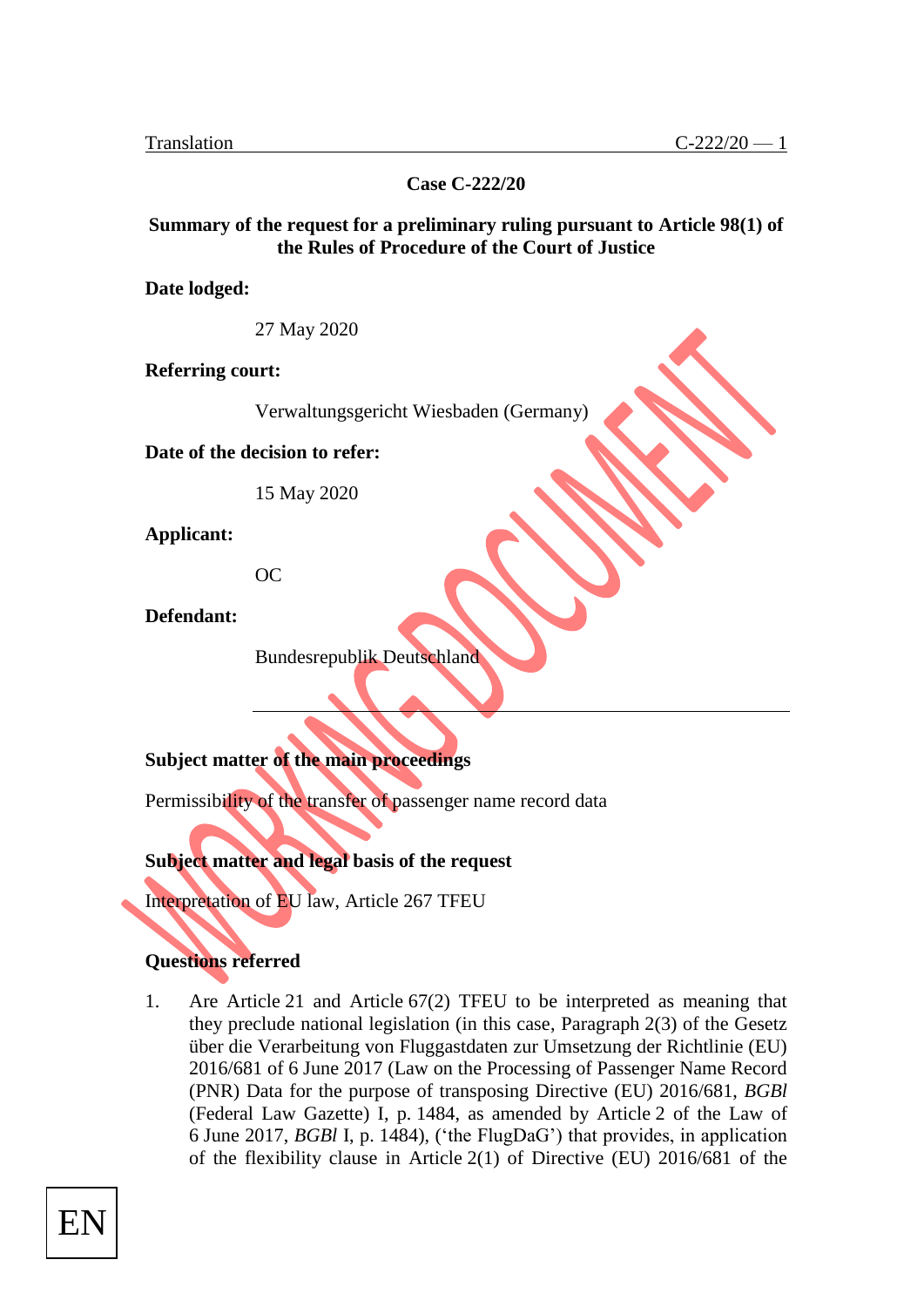European Parliament and of the Council of 27 April 2016 on the [use of passenger name record (PNR) data for the] prevention, detection, investigation and prosecution of terrorist offences and serious crime (OJ 2016 L 119, p. 132; 'the PNR Directive'), for air carriers to transfer comprehensive data on every single passenger of also intra-EU flights to the passenger information units (PIUs) established by the Member States where, except for the flight booking, the data are retained without justification and used for automated comparison against databases and profiles, after which they must be retained?

- 2. Does it follow from Article 7 and Article 8 of the Charter of Fundamental Rights of the European Union that the national legislation transposing point (9) of Article 3 of the PNR Directive, read in conjunction with Annex II to the Directive, (in this case: Paragraph 4(1) of the FlugDaG) has to enumerate each of the relevant provisions of national criminal law for each of the offences listed in the PNR Directive?
- 3. Are Article 7 and Article 8 of the Charter of Fundamental Rights of the European Union to be interpreted as meaning that they preclude domestic legislation of a Member State (in this case, Paragraph 6(4) of the FlugDaG) that allows the authorities of that Member State, inasmuch as they perform prosecution-related tasks, to process the PNR data transferred for purposes other than the prevention, detection, investigation and prosecution of terrorist offences and serious crime where findings, including in the light of additional information, give cause to suspect another specific offence?
- 4. Is the flexibility clause in Article 2(1) of the PNR Directive permitting national legislation (in this case, Paragraph 2(3) of the FlugDaG) that allows the PNR Directive to be applied to intra-EU flights also, meaning that PNR data are collected twice within the European Union (country of departure and country of arrival collect PNR data)[,] compatible with Article 7 and Article 8 of the Charter of Fundamental Rights of the European Union in the light of the principle of data minimisation?

If the PNR Directive does not infringe higher-ranking law (see order of the Verwaltungsgericht Wiesbaden (Administrative Court, Wiesbaden) of 13 May 2020, reference 6 K 805/19.WI) and is therefore applicable:

(a) Are Article 7(4) and (5) of the PNR Directive to be interpreted as meaning that they preclude domestic legislation of a Member State (in this case, Paragraph 6(4) of the FlugDaG) that allows the authorities of that Member State, inasmuch as they perform prosecution-related tasks, to process the PNR data transferred for purposes other than the prevention, detection, investigation and prosecution of terrorist offences and serious crime where findings, including in the light of further information, give cause to suspect another specific offence (socalled by-catch)?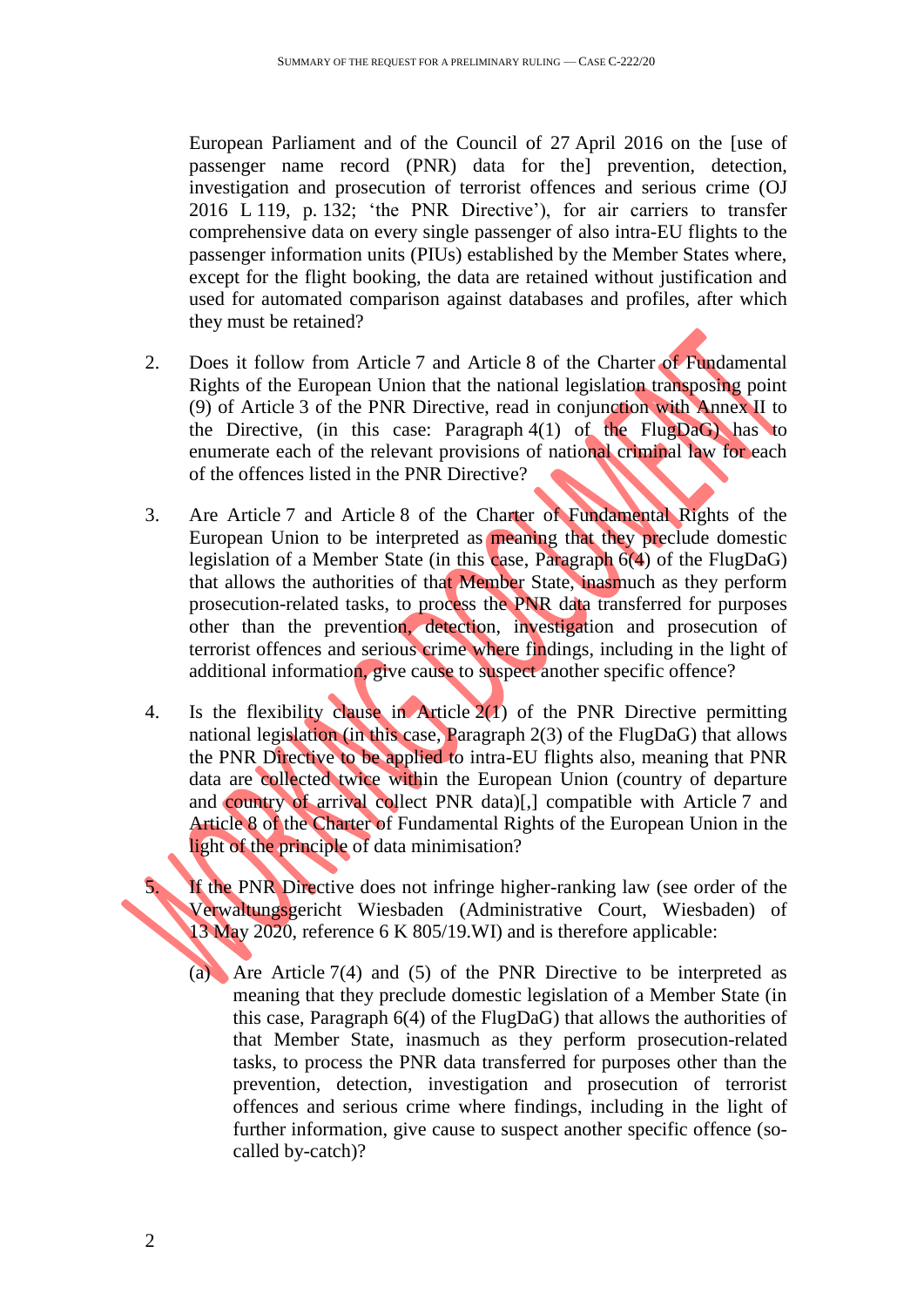(b) Is the practice of a Member State of including in the list of competent authorities under Article 7(1) of the PNR Directive an authority (in this case, the Bundesamt für Verfassungsschutz (Federal Office for the Protection of the Constitution)) which, under national law (in this case, Paragraph 5(1), read in conjunction with Paragraph 3(1), of the Gesetz über die Zusammenarbeit des Bundes und der Länder in Angelegenheiten des Verfassungsschutzes und das Bundesamt für Verfassungsschutz (Law on Cooperation between the Federal Government and the Federal *Länder* in Matters of the Protection of the Constitution and the Federal Office for the Protection of the Constitution)), does not have police powers due to the separation of powers required under domestic law, compatible with Article 7(2) of the PNR Directive?

### **Provisions of EU law cited**

Charter of Fundamental Rights of the European Union ('the Charter'), Articles 7, 8 and 52

Articles 21 and 67 TFEU

Directive (EU) 2016/681 of the European Parliament and of the Council of 27 April 2016 on the use of passenger name record (PNR) data for the prevention, detection, investigation and prosecution of terrorist offences and serious crime (OJ 2016 L 119, p. 132)

Directive (EU) 2016/680 of the European Parliament and of the Council of 27 April 2016 on the protection of natural persons with regard to the processing of personal data by competent authorities for the purposes of the prevention, investigation, detection or prosecution of criminal offences or the execution of criminal penalties, and on the free movement of such data, and repealing Council Framework Decision 2008/977/JHA (OJ 2016 L 119, p. 89)

Regulation (EU) 2016/399 of the European Parliament and of the Council of 9 March 2016 on a Union Code on the rules governing the movement of persons across borders (Schengen Borders Code) (OJ 2016 L 77, p. 1)

# **Provisions of national law cited**

Gesetz über die Verarbeitung von Fluggastdaten zur Umsetzung der Richtlinie (EU) 2016/681 (Law on the Processing of Passenger Name Record (PNR) Data for the purpose of transposing Directive (EU) 2016/681) ('the FlugDaG')

Gesetz über die Zusammenarbeit des Bundes und der Länder in Angelegenheiten des Verfassungsschutzes und über das Bundesamt für Verfassungsschutz (Law on Cooperation between the Federal Government and the Federal *Länder* in Matters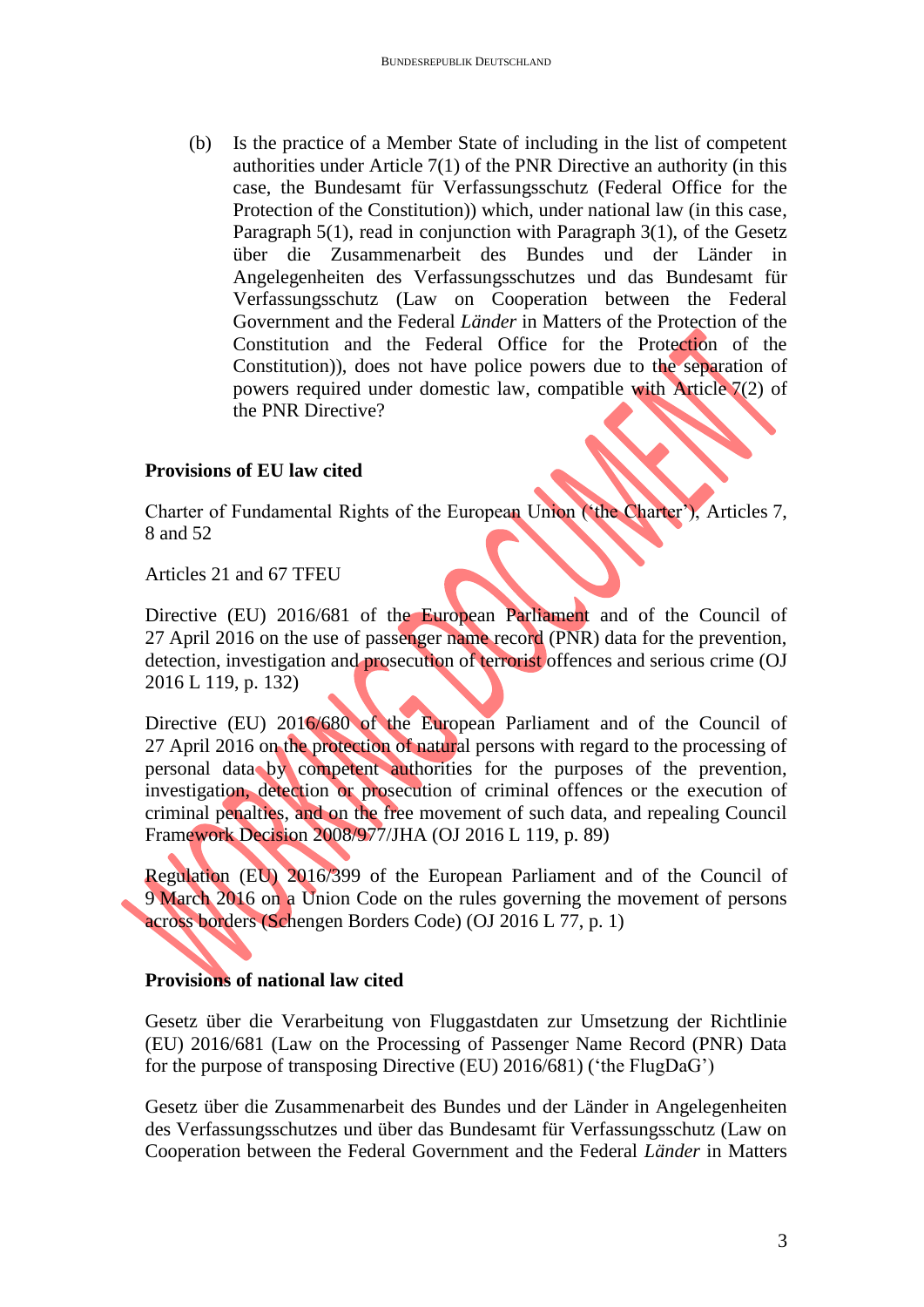of the Protection of the Constitution and the Federal Office for the Protection of the Constitution) ('the BVerfSchG'), Paragraphs 3, 5 and 8

#### **Brief summary of the facts and procedure**

- 1 The FlugDaG, which transposed Directive 2016/681 into German law, entered into force on 10 June 2017. That directive regulates the transfer of PNR data of passengers flying from Member States of the European Union to third countries and from third countries to Member States of the European Union and the processing of those data.
- 2 Article 4 of Directive 2016/681 requires the Member States to establish a passenger information unit (PIU) responsible for collecting PNR data from air carriers, for storing, processing and transferring those data to the competent authorities and for exchanging both PNR data and the result of processing such data. According to Article 8 of Directive 2016/681, read in conjunction with Annex I to the Directive, the Member States must oblige all air carriers to transfer predefined PNR data to the PIU of the Member State on the territory of which the flight will land or from the territory of which the flight will depart. Article 9 of Directive 2016/681 allows the Member States to request and transfer PNR data from and to one another. Data can also be transferred to third countries subject to the requirements of Article 11 of the Directive. Article 6 of the Directive regulates processing of the data, in particular by automated comparison of the data against databases and pre-determined criteria (referred to in the FlugDaG as 'profiles').
- 3 The applicant is an Italian national resident in Brussels (Belgium). On 2 November 2019, he flew from Brussels to Berlin (Germany) and, on 5 November 2019, he flew from Berlin back to Brussels. He is seeking judgment declaring processing of his PNR data relating to those flights to be unlawful and ordering the erasure of those data.

### **Brief summary of the basis for the request**

4 The decision in the main proceedings depends on whether, as a whole or in part, Directive 2016/681 infringes the FEU Treaty or the Charter. If it does, the transposition law (FlugDaG) would not be applicable, the contested data processing would accordingly be unlawful and the applicant would be entitled to have those data erased.

### *Question 1: Freedom of movement under Article 21 TFEU*

5 According to Article 1(1) of Directive 2016/681, air carriers must transfer the PNR data of every single passenger on every extra-EU flight to the PIUs of the Member States, where those data are subjected to automated processing and retained for five years. Article 2(1) of the Directive contains a flexibility clause permitting the Member States to apply the Directive to intra-EU flights as well, in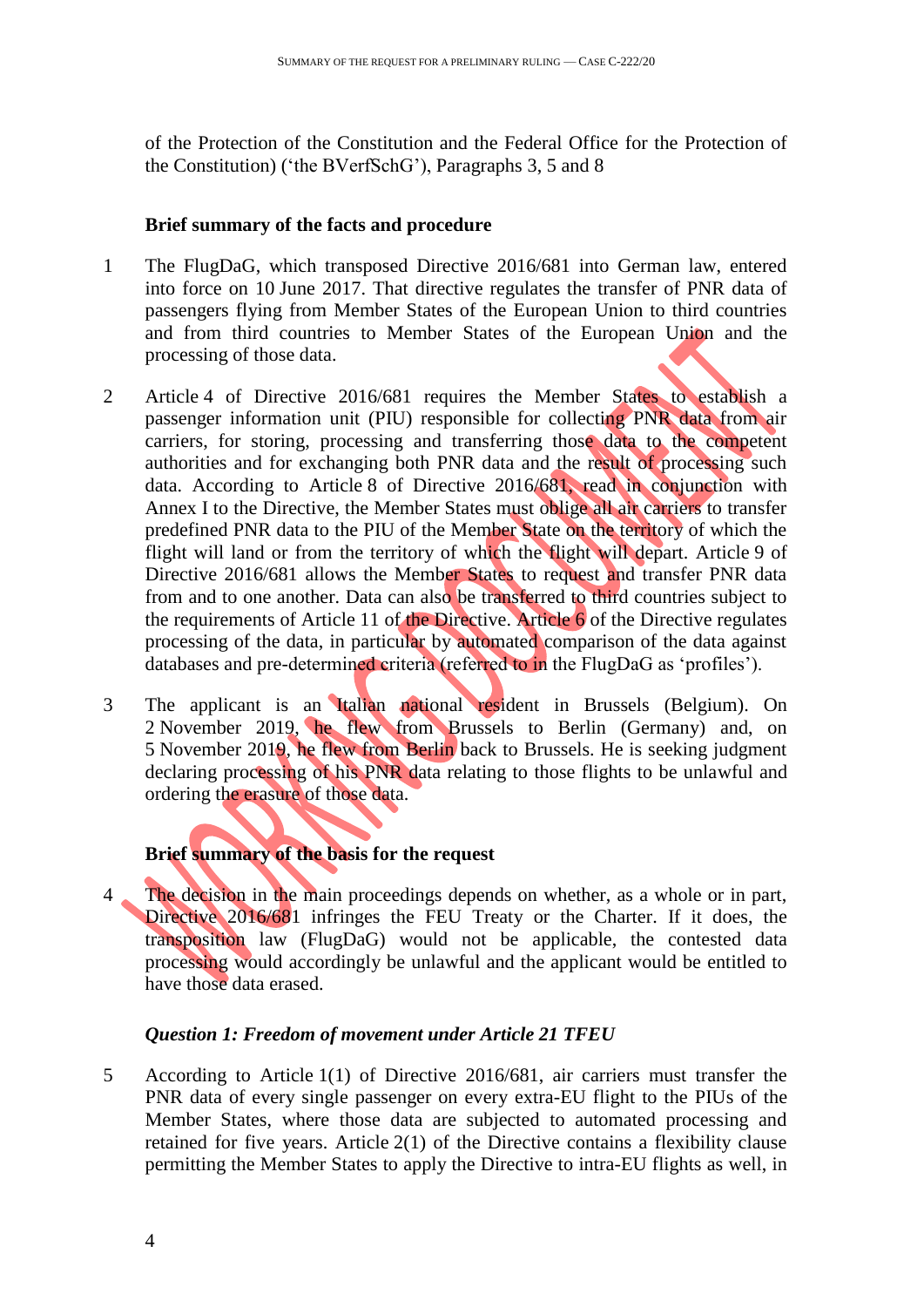which case, according to Article 2(2) of the Directive, all provisions of the Directive apply to intra-EU flights as if they were extra-EU flights.

- 6 Germany exercised that option in Paragraph 2(3)of the FlugDaG, which states that the PNR data of passengers of all non-military scheduled, charter and private flights departing from the Federal Republic of Germany and arriving in another State or departing from another State and arriving or stopping over in the Federal Republic of Germany must be transferred. Thus, under German law, the same legislation applies to all intra-EU flights from and to Germany as to extra-EU flights.
- 7 There is no need to establish a precise reason for processing the data, such as specific evidence of a connection to international terrorism or organised crime. This means that hundreds of billions of data items are processed and stored within short periods of time. The 'retention of data' on passengers therefore manifestly affects the fundamental rights of a very large section of the overall population of Europe.
- 8 The data to be transferred, which are prescribed in Paragraph 2(2) of the FlugDaG, are extremely comprehensive and include, in addition to the passenger's name, address and complete travel itinerary, information on his or her luggage, other travellers, all forms of payment information and unspecified 'general remarks'. Very accurate inferences concerning the private and professional life of the data subjects can be drawn from these overall data, such as who travelled where and when and with whom, what means of payment were used and what contact data were provided and whether the data subject travelled lightly or with heavy luggage. Additional data, the extent of which is entirely unclear, can be provided in the 'free text' box for 'general remarks'.
- 9 In the opinion of the referring court, there is a similarity between PNR data processing and storage and the retention of data in the telecommunications sector, which the Court of Justice has held constitutes a wide-ranging and particularly serious interference with the rights laid down in Articles 7 and 8 of the Charter. This is because the unjustified large-scale retention of comprehensive data that allow inferences to be drawn concerning the private and professional life of the data subject is likely to generate a feeling of constant surveillance in the minds of the persons concerned (judgment of 8 April 2014, *Digital Rights Ireland and Others*, C-293/12 and C-594/12, EU:C:2014:238, paragraph 37).
- 10 In the first proceedings on the retention of data, the referring court (High Court, Ireland) raised the question as to whether Directive 2006/24/EC is compatible with the right of citizens to move and reside freely within the territory of the Member States laid down in Article 21 TFEU (judgment of 8 April 2014, *Digital Rights Ireland and Others*, C-293/12 and C-594/12, EU:C:2014:238, paragraph 18). As the Court had already found the Directive to be invalid on the ground of infringement of Articles 7 and 8 of the Charter, it held that there was no need to answer the question referred by the High Court concerning Article 21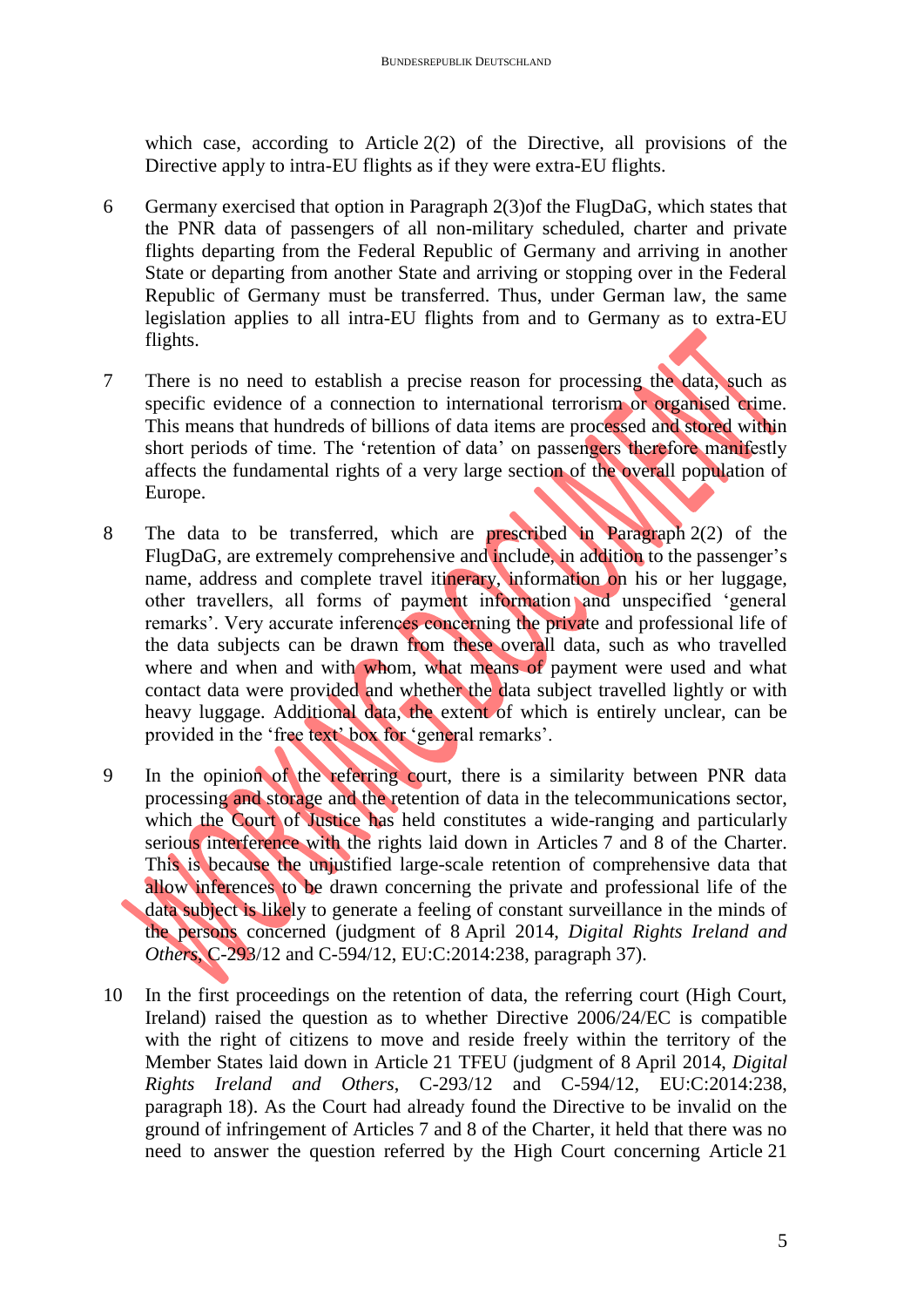TFEU (judgment of 8 April 2014, *Digital Rights Ireland and Others*, C-293/12 and C-594/12, EU:C:2014:238, paragraph 72).

- 11 The fact that comprehensive PNR data processing is likely to generate a feeling of constant surveillance in the minds of the persons concerned suggests that it interferes with the right enshrined in Article 21 TFEU. Although PNR data processing does not prohibit or directly restrict the right to reside or move in the territory of the Member States, the Court has held that even indirect restrictions of Article 21 TFEU must be justified (see judgments of 13 June 2019, *Topfit and Biffi*, C-22/18, EU:C:2019:497, paragraph 47, and of 2 June 2016, *Bogendorff von Wolfersdorff*, C-438/14, EU:C:2016:401, paragraph 37). It has to be assumed that, if they have a feeling of being under constant surveillance by the State, many citizens will not exercise their rights under EU law, such as the right to move and reside freely, or will make only limited use of such rights. This constitutes indirect interference with the right enshrined in Article 21 TFEU.
- 12 The referring court has serious doubts as to whether that interference is justified. Although the Court has held that the objective of Directive 2016/681, namely to combat terrorism and serious crime, is an objective of general interest and thus a legitimate objective of the European Union (see Opinion 1/15 of 26 July 2017, EU:C:2017:592, point 139), measures which restrict a fundamental freedom, such as that provided for in Article 21 TFEU, may, however, be justified by objective considerations only if they are necessary for the protection of the interests which they are intended to secure and only in so far as those objectives cannot be attained by less restrictive measures (judgment of 6 September 2016, *Petruhhin*, C-182/15, EU:C:2016:630, paragraph 38).
- 13 In terms of necessity, there is serious cause to question whether the interference inherent in PNR data processing could not be attained by less restrictive measures. The referring court is of the opinion that the collection of very comprehensive data on every single passenger, the automated comparison of those PNR data against databases and pre-determined criteria ('profiles') and the retention of those data for five years are disproportionate to the objective pursued.
- 14 This is implied by the simple fact that, according to the defendant's submissions, PNR data processing is borderline effective. The defendant submitted that, between activation of the system and 19 August 2019, it processed a total of 31 617 068 sets of PNR data, based on which 514 search operations were successfully carried out (57 arrests, 10 open checks, 66 discreet checks and 381 whereabouts investigations). However, checks and whereabouts investigations are quite simply preliminary measures that do not serve directly to avert danger or to prosecute the offences listed in Directive 2016/681. The referring court is of the opinion that such preliminary measures are disproportionate to the interference with fundamental rights inherent in PNR data processing. Moreover, the fact that there were ultimately only 57 cases of actual intervention raises doubts as to the general appropriateness of PNR data processing in terms of attaining the objectives of Directive 2016/681.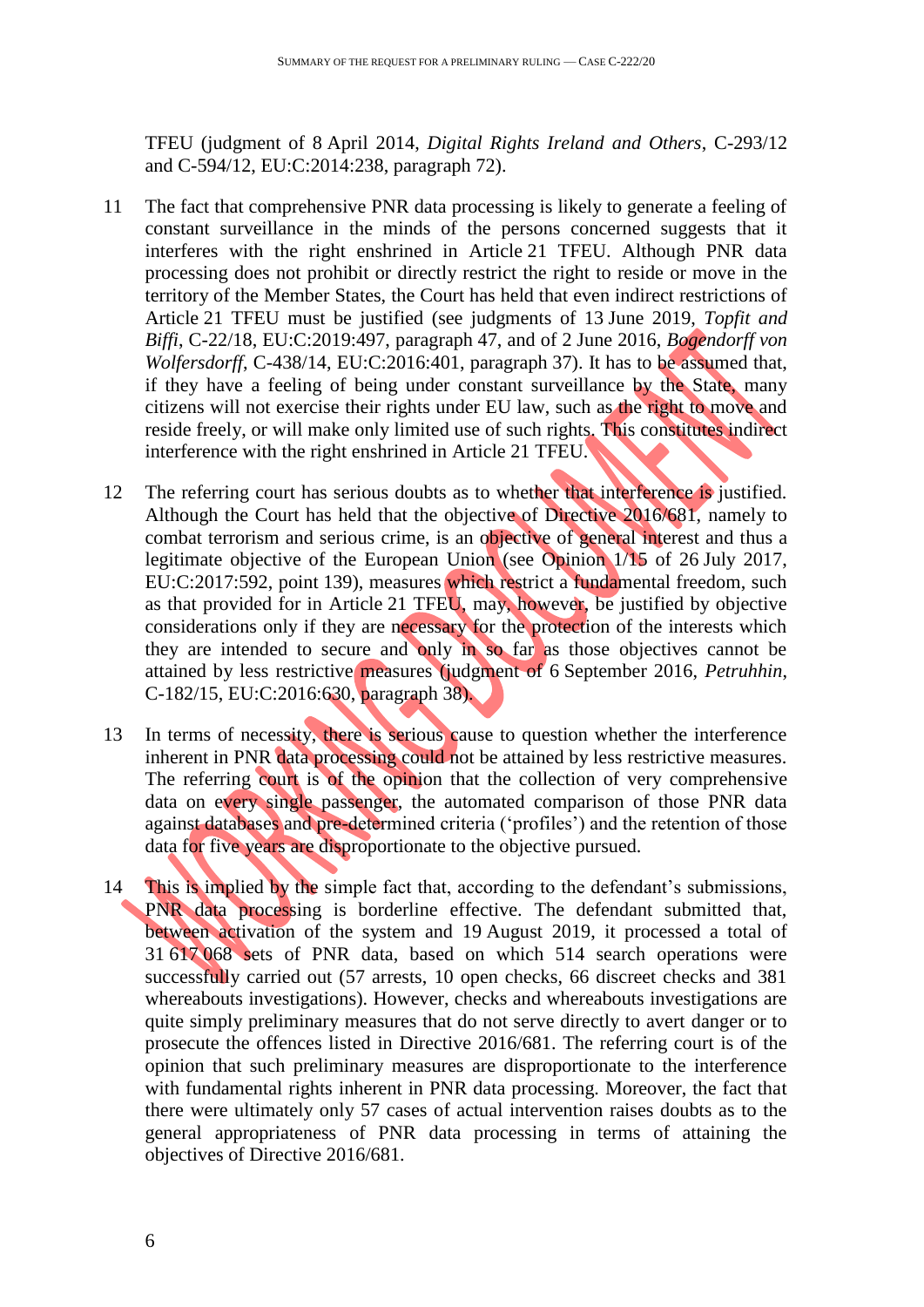- 15 Furthermore, it is doubtful whether PNR data processing is compatible with Article 67(2) TFEU, which states that the European Union must ensure the absence of internal border controls for persons. The EU legislature implemented that principle by adopting Regulation (EC) No 562/2006 (judgment of 22 June 2010, *Melki and Abdeli*, C-188/10 and C-189/10, EU:C:2010:363, paragraph 66). That regulation was repealed by Regulation (EU) 2016/399, Article 22 of which states that internal borders may be crossed at any point without a border check on persons, irrespective of their nationality, being carried out. According to Article 23 of Regulation 2016/399, the absence of border controls must not affect the exercise of police powers by the competent authorities of the Member States under national law, in so far as the exercise of those powers does not have an effect equivalent to border checks. According to point (11) of Article 2 of Regulation 2016/399, 'border checks' means the checks carried out at border crossing points, to ensure that persons, including their means of transport and the objects in their possession, may be authorised to enter the territory of the Member States or authorised to leave it.
- 16 However, it is the opinion of the referring court that, as the PNR data of every passenger and third party are subjected to automatic comparison against databases and pre-determined criteria, PNR data processing has an effect equivalent to border checks. Thus, everyone entering an EU Member State is subject to automated checking, even in the absence of specific grounds for suspicion and regardless of the circumstances of the particular case. On the basis of those checks, persons on a wanted list, for example, may be denied entry to the EU Member State concerned.
- 17 Note also has to be taken of the case-law of the Court of Justice on the second sentence of Article 21(a) of the old Regulation (No 562/2006), which is now reproduced in the second sentence of Article 23(a) of Regulation 2016/399. The Court held that the indicia listed therein are indicators of the existence of an effect equivalent to border checks (judgment of 13 December 2018, *Touring Tours und Travel and Sociedad de transportes*, C-412/17 and C-474/17, EU:C:2018:1005, paragraph 54). These indicia or indicators exist in the present case at least inasmuch as PNR data processing is to be carried out in general for all passengers, rather than simply on a random basis. For that reason, processing, at least as regards the comparison of PNR data against databases, is not based on general police information and experience in connection with potential threats to public security, as it is performed irrespective of any suspicions.

# *Question 2: List of offences*

18 According to Paragraph 4(1) of the FlugDaG, the German PIU processes the PNR data transferred by air carriers and compares them against databases and profiles to identify persons in regard to whom there are serious grounds for believing that they have committed or are about to commit a criminal offence enumerated in a closed list.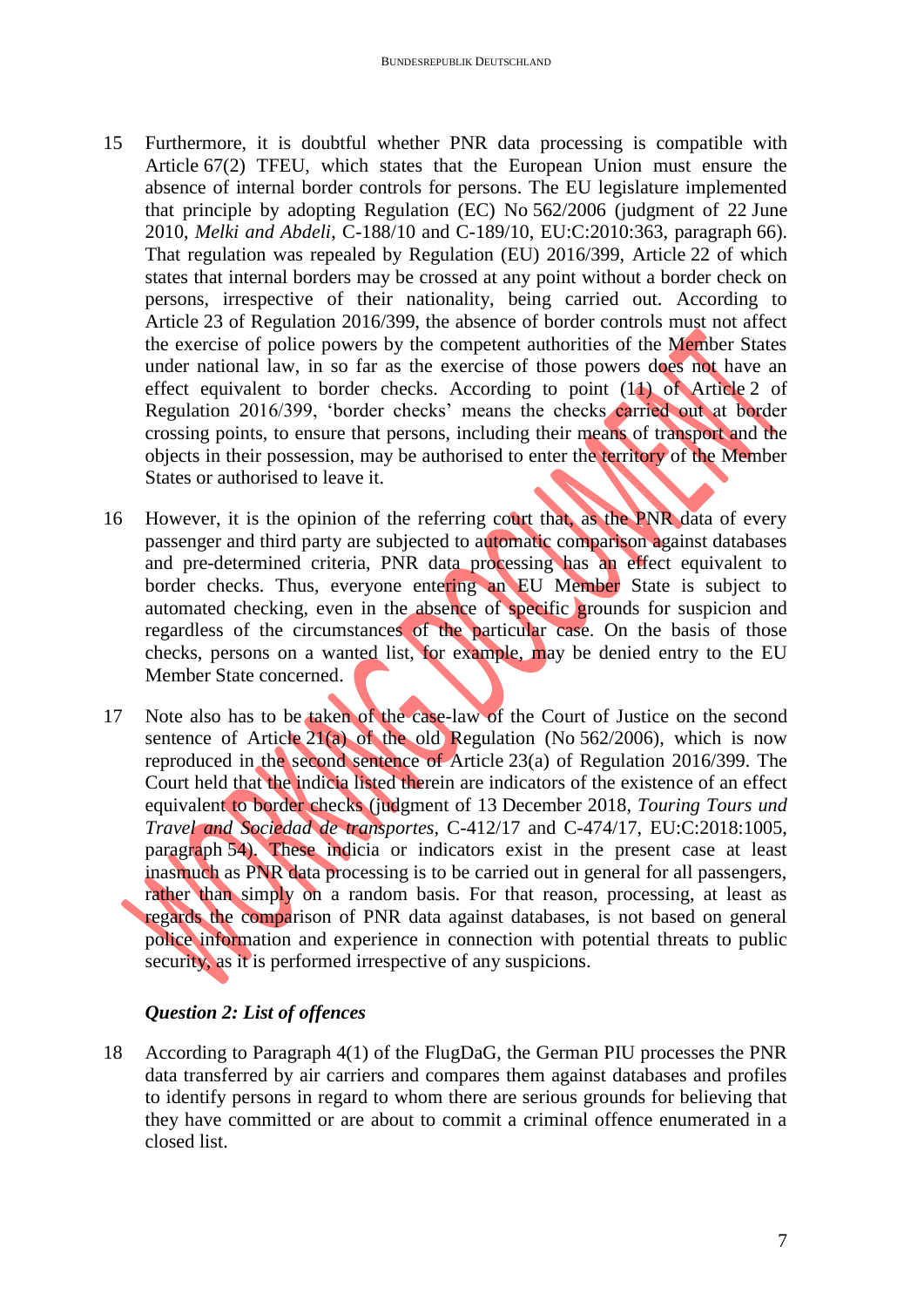- 19 For those affected, this processing of PNR data constitutes interference with the rights laid down in Articles 7 and 8 of the Charter. The fundamental right to respect for private life recognised by Article 7 of the Charter concerns any information relating to an identified or identifiable individual (see judgment of 9 November 2010, *Volker and Markus Schecke and Eifert*, C-92/09 and C-93/09, EU:C:2010:662, paragraph 52). Furthermore, the processing of PNR data provided for in the FlugDaG also comes within the scope of Article 8 of the Charter, because it constitutes the processing of personal data within the meaning of that article and, accordingly, must necessarily satisfy the data-protection requirements laid down in that article (see Opinion 1/15 of 26 July 2017, EU:C:2017:592, point 123).
- 20 As the Court has held, the communication of personal data to a third party, such as a public authority, constitutes an interference with the fundamental right enshrined in Article 7 of the Charter, whatever the subsequent use of the information communicated. The same is true of the retention of personal data and access to the data with a view to its use by public authorities. In this connection, it does not matter whether the information communicated is to be regarded as being of a sensitive character or whether the persons concerned have been inconvenienced in any way (see Opinion 1/15 of 26 July 2017, EU:C:2017:592, point 124). The same is true of Article 8 of the Charter where personal data are being processed (see Opinion 1/15 of 26 July 2017, EU:C:2017:592, point 126).
- 21 Although the rights enshrined in Articles 7 and 8 of the Charter are not absolute rights, they must be considered in relation to their function in society (see Opinion  $1/15$  of 26 July 2017, EU:C:2017:592, point 136). It is perfectly permissible to limit those rights in order to attain an objective of general interest. Combating terrorist offences and serious crime, which are the stated objectives of the Directive transposed by the FlugDaG, are such objectives of general interest. However, interference with fundamental rights must be appropriate and necessary to attain the objectives and must not prove to be disproportionate in the narrow sense. Moreover, Article 52(1) of the Charter provides that any limitation on the exercise of the rights and freedoms recognised by the Charter must be provided for by law and must respect the essence of those rights and freedoms. Subject to the principle of proportionality, limitations may be made only if they are necessary and genuinely meet objectives of general interest recognised by the European Union or the need to protect the rights and freedoms of others (see Opinion 1/15 of 26 July 2017, EU:C:2017:592, point 138).
- 22 It is settled case-law of the Court that the principle of proportionality requires that acts of the EU institutions be appropriate for attaining the legitimate objectives pursued by the legislation at issue and do not exceed the limits of what is appropriate and necessary in order to achieve those objectives (judgment of 8 April 2014, *Digital Rights Ireland and Others*, C-293/12 and C-594/12, EU:C:2014:238, paragraph 46). So far as concerns the right to respect for private life, the Court's settled case-law requires that derogations and limitations in relation to the protection of personal data must apply only in so far as is strictly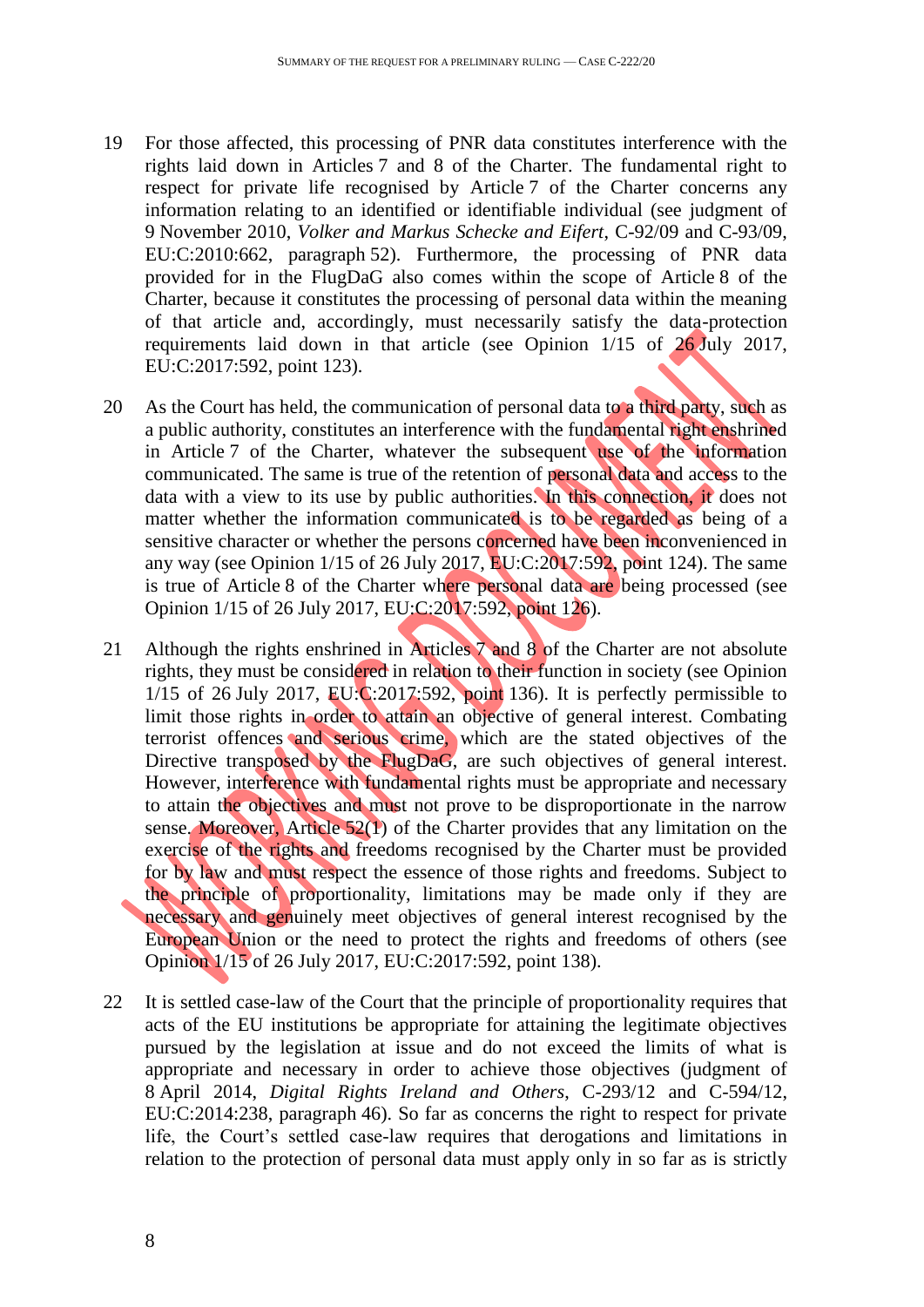necessary (judgment of 8 April 2014, *Digital Rights Ireland and Others*, C-293/12 and C-594/12, EU:C:2014:238, paragraph 52).

- 23 In order to meet that requirement, the legislation entailing the interference must lay down clear and precise rules governing the scope and application of the measure in question. It must also impose minimum safeguards so that the persons whose data are transferred have sufficient guarantees to protect effectively their personal data against the risk of abuse. The legislation must, in particular, indicate in what circumstances and under which conditions a measure providing for the processing of such data may be adopted, thereby ensuring that the interference is limited to what is strictly necessary. The need for such safeguards is all the greater where personal data are subjected to automated processing. This applies in particular where the protection of the particular category of personal data that is sensitive data is at stake (judgment of 8 April 2014, *Digital Rights Ireland and Others*, C-293/12 and C-594/12, EU:C:2014:238, paragraphs 54 and 55).
- 24 The list of offences in Paragraph 4(1) of the FlugDaG includes offences that correspond to an offence listed in Annex II to Directive 2016/681 and are punishable by a custodial sentence for a maximum period of at least three years (point  $(6)$  of Paragraph  $4(1)$  of the FlugDaG).
- 25 Thus, point (6) of Paragraph 4(1) of the FlugDaG does not refer to offences under the Strafgesetzbuch (German Criminal Code, 'the StGB); it simply refers to offences that have no precise equivalent under German criminal law. For example, Annex II to Directive 2016/681 lists corruption (point (6)), computer-related crime/cybercrime (point  $(9)$ ) and environmental crime (point  $(10)$ ). These do not qualify as crimes under the StGB. For example, the StGB does not recognise the crime of 'corruption', which it uses as a generic heading for a number of conceivable offences. Thus, for German authorities and, more importantly, for the persons concerned, there is no unequivocal definition of the crimes that this rule is intended to cover. The same is true of the terms 'computer-related crime' and 'environmental crime'. In that sense, the mere reference to Annex II to Directive 2016/681 in point (6) of Paragraph 4(1) of the FlugDaG renders the FlugDaG very imprecise.
- 26 Therefore, Paragraph 4(1) of the FlugDaG does not fulfil the requirement of clear and precise rules governing the scope and application of the measures in question (see Opinion 1/15 of 26 July 2017, EU:C:2017:592, point 141). In the opinion of the referring court, what is needed here is an independent closed list of offences which enumerates each of the relevant provisions of national criminal law for each offence, in order to guarantee clarity as to the scope of the FlugDaG both for the persons (potentially) concerned and for the domestic authorities.

### *Question 3: Use for other purposes in the light of the Charter*

27 Paragraph 6(4) of the FlugDaG allows the domestic authorities named in Paragraph 6(1) thereof to process the PNR data transferred to them for purposes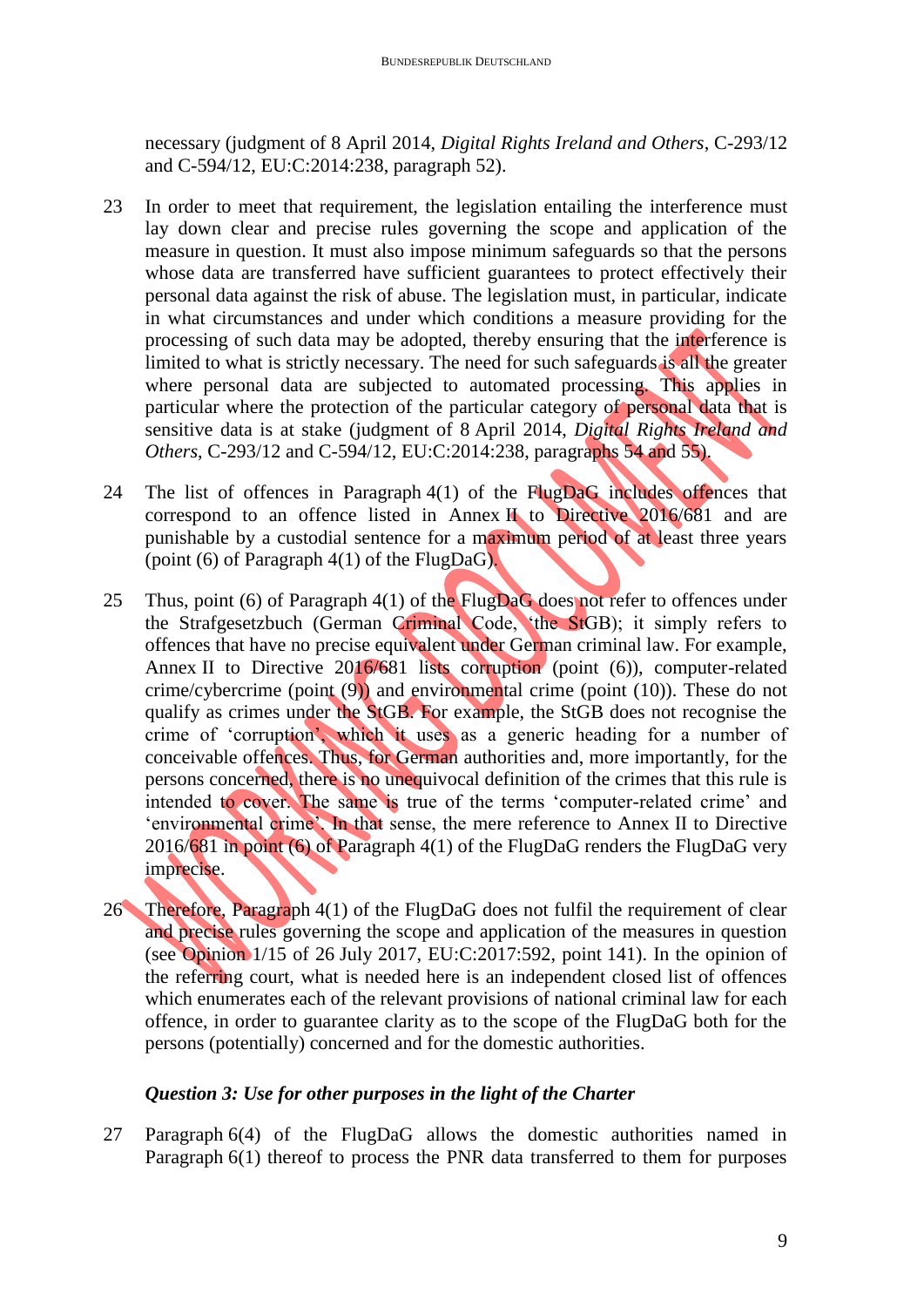other than the purpose of the tasks referred to in Paragraph 4(1) of the FlugDaG (the prevention and prosecution of terrorism and serious crime), inasmuch as they perform prosecution-related tasks, including in the light of further information that gives cause to suspect another specific offence ('by-catch'). Thus, Paragraph 6(4) of the FlugDaG grants an exception to the rule laid down in Paragraph 6(3) thereof that the data transferred may be used only for the purposes for which they were transferred and allows for any number of other purposes.

- 28 The conformity of that rule with EU fundamental rights is questionable. The criterion for 'serious crime' in point (9) of Article 3 of Directive 2016/681 (offences punishable by a custodial sentence or a detention order for a maximum period of at least three years under the national law of a Member State) already sets the bar very low.
- 29 The rule laid down in Paragraph 6(4) of the FlugDaG, however, eliminates this, already low, standard altogether. It states that PNR data may be processed where there is good cause to suspect 'another specific offence', but does not impose any further preconditions with regard to that other offence. On the basis of the wording of Paragraph 6(4) of the FlugDaG, PNR data may be processed or the resultant findings used for the purpose of prosecuting even petty offences.
- 30 For that reason, the referring court considers that rule to be disproportionate. There is nothing here to suggest that the interference with fundamental rights has been limited to what is strictly necessary, as required by the case-law of the Court of Justice. Quasi-unlimited use of PNR data under Paragraph 6(4) of the FlugDaG has nothing to do with combating terrorism and serious crime. The rule in Paragraph 6(4) of the FlugDaG thus departs from, and goes clearly beyond, the objectives pursued by Directive 2016/681.

# *Question 4: Double collection*

- 31 As numerous Member States have made use of the flexibility clause in Article 2(1) of Directive 2016/681 (including the Kingdom of Belgium, as the country of departure and arrival in this case), the PNR data of passengers on intra-EU flights must be transferred both to the country of departure and to the country of arrival, as well as to any stop-over country. For intra-EU flights, this means that the PNR data of every passenger or third party are processed and retained at least twice, as happened with the applicant in this case. Even where flights depart from or arrive in a third country but stop over in an EU Member State, the PNR data of the passengers concerned are collected several times as a result of this rule.
- 32 In the light of the principle of data minimisation, this is incompatible with Articles 7 and 8 of the Charter, in that the interference with those fundamental EU rights inherent in PNR data processing is not limited to what is strictly necessary.
- 33 The principle of data minimisation is enacted in Directive 2016/680. That directive was adopted together with and supplements Directive 2016/681. First, it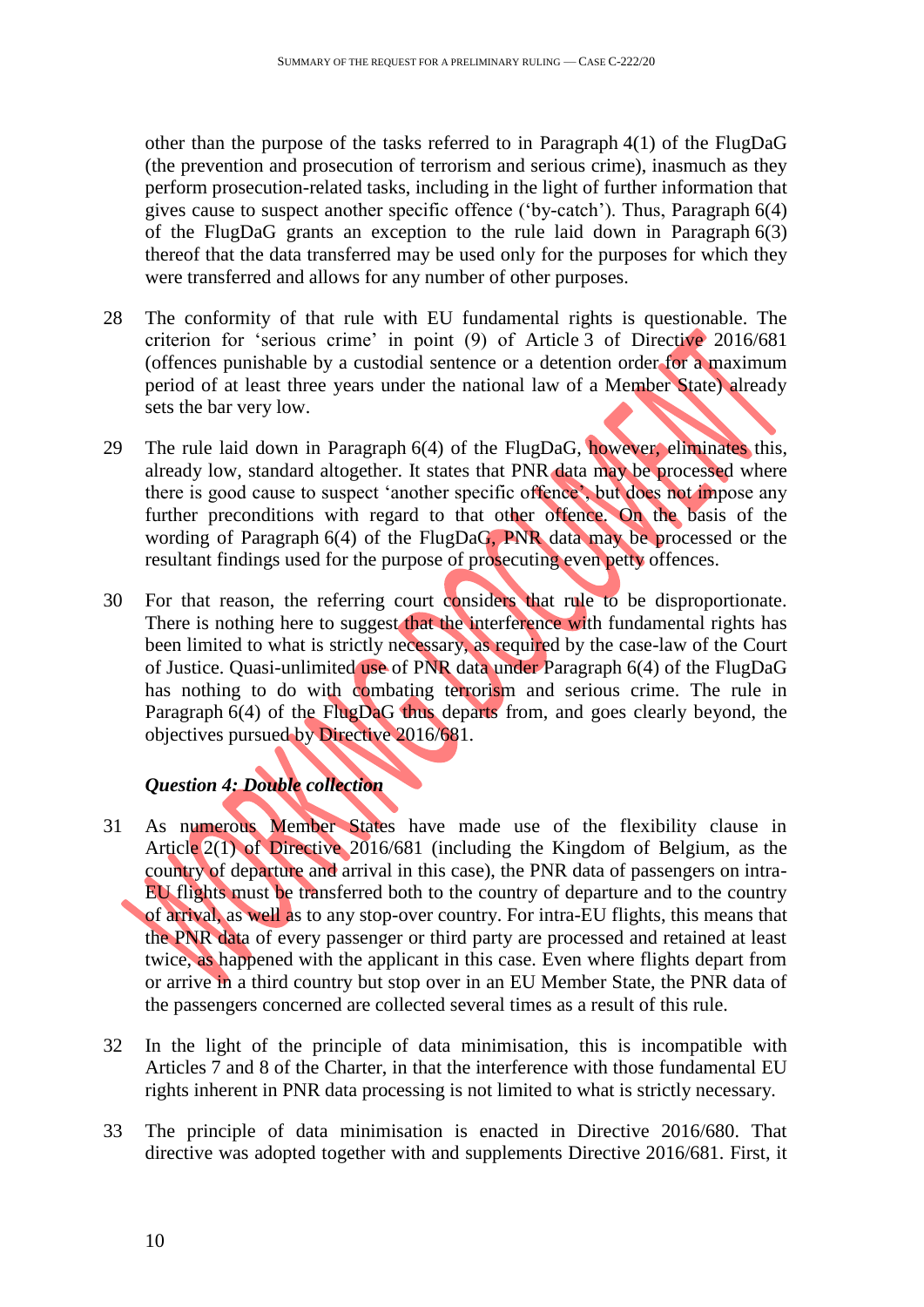follows from Article 4(1)(c) of Directive 2016/680 that personal data should not be 'excessive' in relation to the purposes for which they are processed. Article 20(1) of that directive explains that principle by stipulating that the Member States must provide for the controller to introduce measures designed to implement data-protection principles (such as data minimisation) in an effective manner. Furthermore, Article 20(2) of Directive 2016/680 states that only personal data which are necessary for each specific purpose of the processing may be processed.

34 Multiple processing of identical data by several agencies flouts the principle of data minimisation: even if it concerns the same PNR data, it deepens the interference with fundamental rights inherent in PNR data processing simply by reason of the fact that data are collected more than once and every Member State is responsible for setting its own criteria for automated comparison against predetermined criteria (see the third sentence of Article 6(4) of Directive 2016/681).

# *Question 5(a): Use for other purposes in the light of Directive 2016/681*

- 35 Article 7(4) of Directive 2016/681 states that PNR data and the result of processing those data may be further processed by the competent authorities of the Member States only for the specific purposes of preventing, detecting, investigating or prosecuting terrorist offences or serious crime. Article 7(5) of Directive 2016/681 states that Article 7(4) thereof is to be without prejudice to national law enforcement or judicial powers where other offences, or indications thereof, are detected in the course of enforcement action further to such processing.
- 36 Paragraph 6(4) of the FlugDaG allows the domestic authorities named in Paragraph 6(1) thereof to process the PNR data transferred to them for purposes other than the purpose of the tasks referred to in Paragraph 4(1) of the FlugDaG (the prevention and prosecution of terrorism and serious crime), inasmuch as they perform prosecution-related tasks, including in the light of further information that gives cause to suspect another specific offence.
- 37 If the Court of Justice should find that Paragraph 6(4) of the FlugDaG is compatible with Articles 7 and 8 of the Charter (see Question 3), the question then arises as to whether that provision is compatible with Article 7(4) and (5) of Directive 2016/681. In the view of the referring court, it is not.
- 38 The rule in Paragraph 6(4) of the FlugDaG goes beyond Article 7(5) of Directive 2016/681, as it does not include the requirement laid down by that provision that other offences (that is to say, offences which are not motivated by terrorism and are not serious crimes within the meaning of Directive 2016/681) must have been detected in the course of enforcement action further to PNR data processing. On the contrary, because of the way in which it is worded, it directly allows PNR data to be processed for purposes other than the prosecution of or fight against terrorism and serious crime, both where the findings come from processing PNR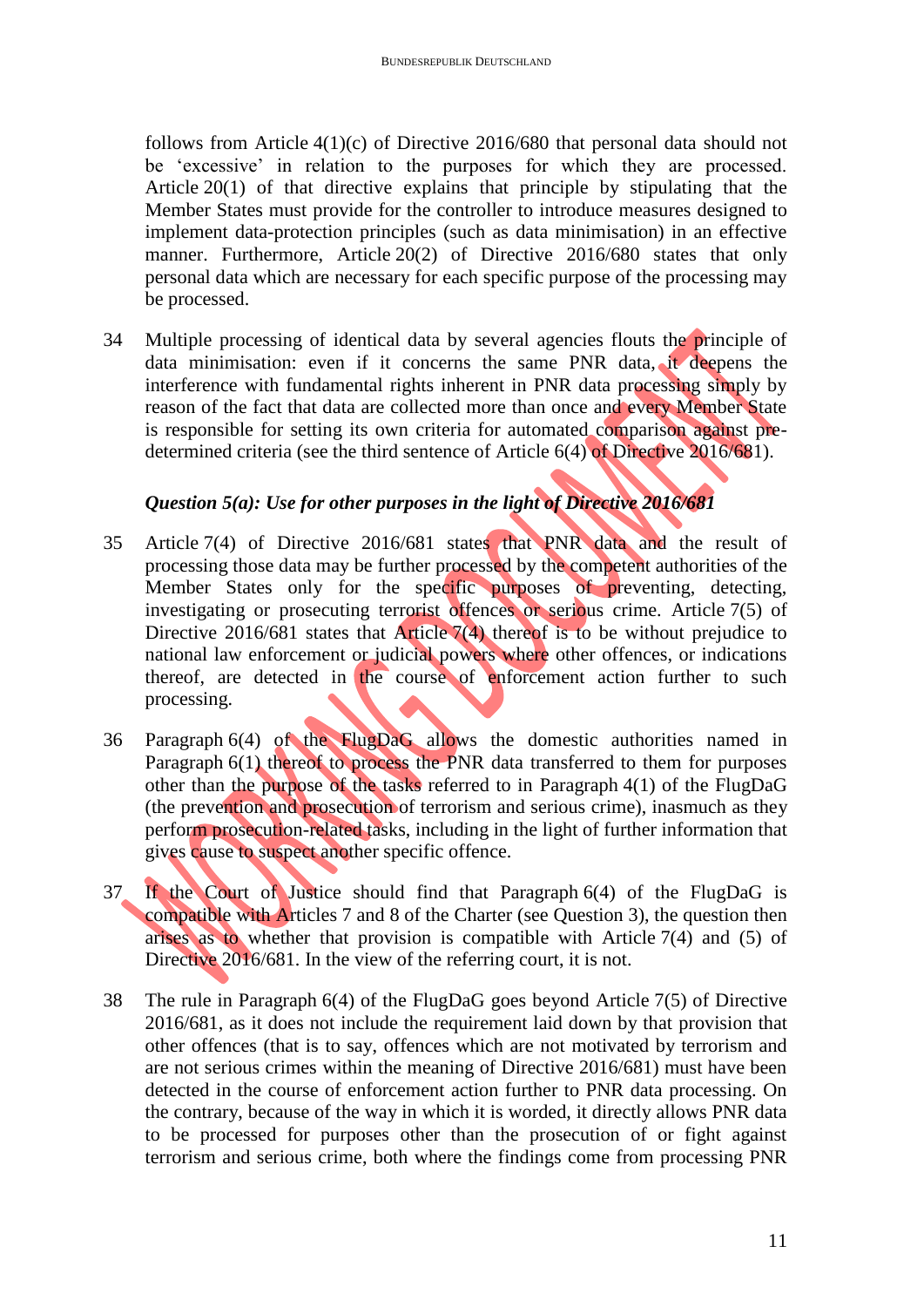data to combat terrorism or serious crime and where they originate from other sources. Thus, Paragraph 6(4) of the FlugDaG also allows PNR data to be used for other purposes even where PNR data processing itself does not detect offences already committed or about to be committed. This substantially deepens the interference with fundamental rights inherent in data processing, for which there is no basis in Directive 2016/681.

### *Question 5(b): Federal Office for the Protection of the Constitution*

- 39 Article 7(1) of Directive 2016/681 requires each Member State to adopt a list of the competent authorities entitled to request or receive PNR data or the result of processing those data from the PIUs in order to examine that information further or to take appropriate action for the purposes of preventing, detecting, investigating and prosecuting terrorist offences or serious crime. According to Article 7(2) of Directive 2016/681, the authorities referred to in paragraph 1 must be authorities competent for the prevention, detection, investigation or prosecution of terrorist offences or serious crime.
- 40 The list of competent authorities within the meaning of Article 7(1) of Directive 2016/681 compiled by Germany includes 22 authorities, one of which is the Bundesamt für Verfassungsschutz (Federal Office for the Protection of the Constitution) (see OJ 2018 C 194, p. 1). According to Paragraph 5(1), read in conjunction with Paragraph 3(1), of the BVerfSchG, the Federal Office for the Protection of the Constitution is tasked with collecting and evaluating information, especially on efforts to frustrate the free democratic rule of law, antisecurity or intelligence activities and efforts to undermine the foreign interests of the Federal Republic of Germany or directed against the concept of international understanding.
- 41 According to Paragraph 8(3) of the BVerfSchG, the Federal Office for the Protection of the Constitution does not have police powers. This clarifies that the Federal Office for the Protection of the Constitution is simply an intelligence service, the purpose of which is not to avert dangers itself, but to report to the government and the public and to assist in the collection of information so that other agencies, in particular the police, can intervene where necessary. In that sense, Paragraph 8(3) of the BVerfSchG is an expression of the separation of powers required between the police and intelligence services. This does not exist in other Member States (such as France), where the constitutional authorities have policing powers.
- 42 Thus, there is very good cause to question whether the Federal Office for the Protection of the Constitution is an authority within the meaning of Article 7(2) of Directive 2016/681 which is competent for the prevention, detection, investigation or prosecution of terrorist offences or serious crime. In the opinion of the referring court, such an authority is not covered by Article 7(2) of Directive 2016/681. This is true in particular in the light of the fact that the German police authorities are already included in the list of authorities entitled to intervene under Article 7(1) of